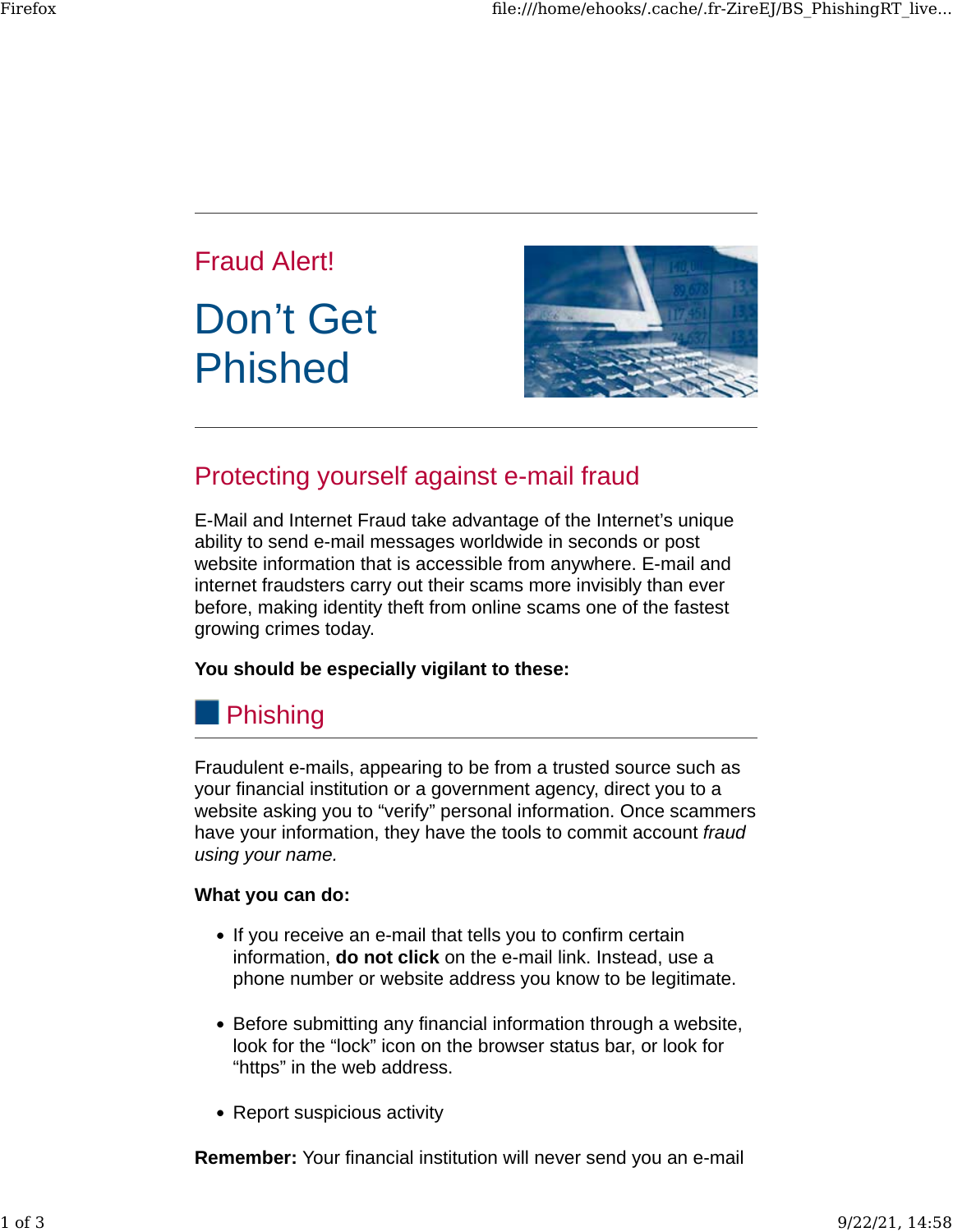asking you to verify personal information!

### **Texts, pop-ups & downloads**

Fraudsters use smartphone texts with "urgent" requests that lure the unwary into providing personal information. Website pop-ups generated by these fraudsters will often ask users to download "important" information or "free" apps—resulting in spyware or other viruses.

### **What you can do:**

- Stop and think before providing personal information via smartphone or computer.
- Only communicate with your financial institution using phone numbers or e-mail addresses you know to be correct.
- Don't install apps unless you know the vendor.

## **Malware**

Short for malicious software, and also known as "spyware," it is often included in spam e-mails. It then can take control of your computer and forward personal data to fraudsters.

### **What you can do:**

Install and update regularly your:

- Anti-virus software
- Anti-malware programs
- Operating system patches and updates

# General tips against internet fraud

- **Don't judge by appearances.** The availability of software that allows anyone to set up a professional-looking website means that criminals can make their websites look as impressive as those of legitimate businesses.
- **Be careful giving personal data online.** If you receive e-mail or text requests for personal data, don't send the data without knowing who's asking.
- **Be wary of disguised e-mails and texts.** If someone sends you an e-mail or text using an mail header that has no useful